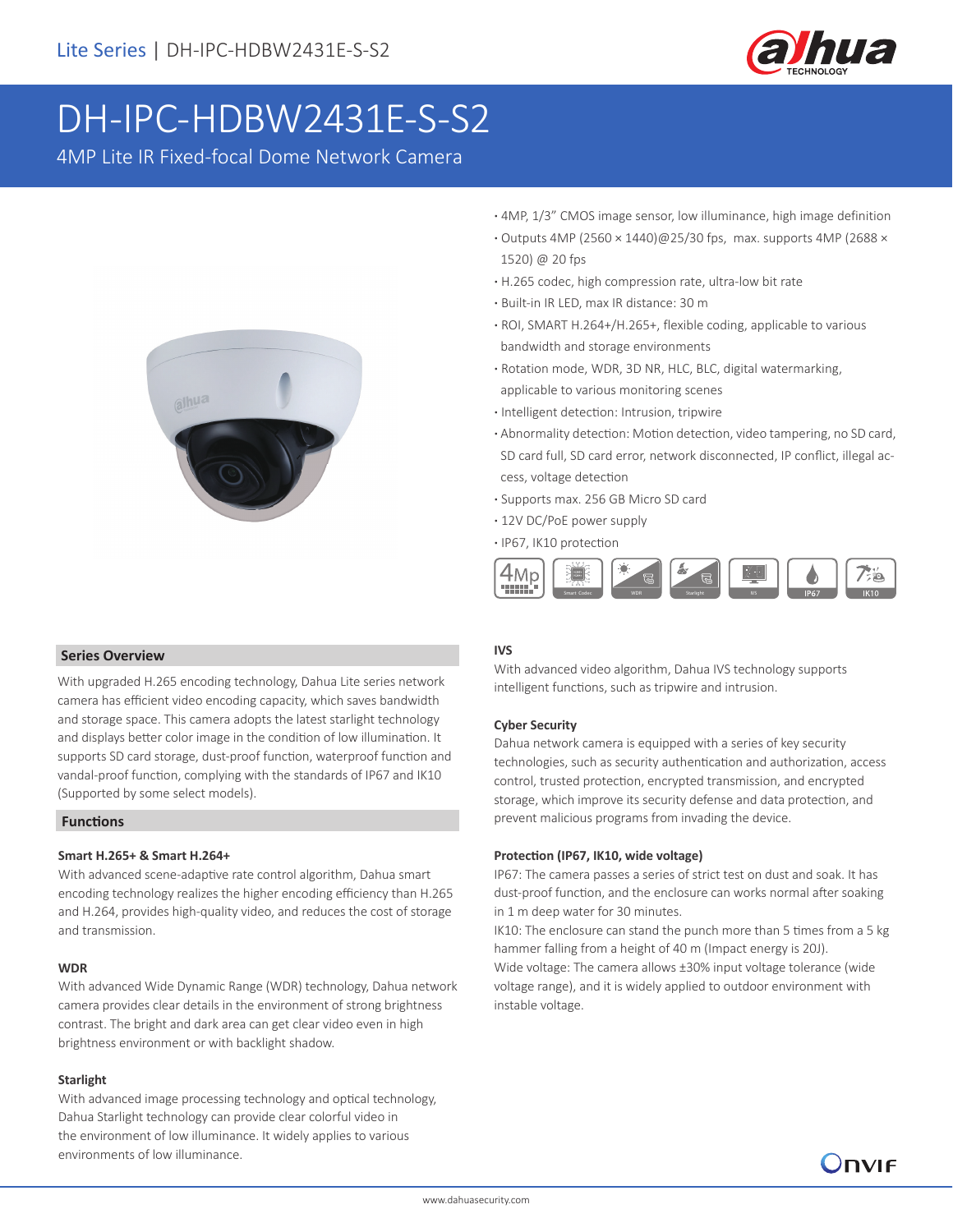## Lite Series | DH-IPC-HDBW2431E-S-S2

### **Technical Specification**

Video Frame Rate

Stream Capability 2 streams

| Camera                       |                   |                                                                                                                                   |                      |                                 |                     |  |
|------------------------------|-------------------|-----------------------------------------------------------------------------------------------------------------------------------|----------------------|---------------------------------|---------------------|--|
| Image Sensor                 |                   | 1/3" 4Megapixel progressive CMOS                                                                                                  |                      |                                 |                     |  |
| Max. Resolution              |                   | 2688 (H) × 1520 (V)                                                                                                               |                      |                                 |                     |  |
| <b>ROM</b>                   |                   | 128 MB                                                                                                                            |                      |                                 |                     |  |
| <b>RAM</b>                   |                   | 128 MB                                                                                                                            |                      |                                 |                     |  |
| <b>Scanning System</b>       |                   | Progressive                                                                                                                       |                      |                                 |                     |  |
| Electronic Shutter Speed     |                   | Auto/Manual 1/3 s-1/100000 s                                                                                                      |                      |                                 |                     |  |
| Min. Illumination            |                   | 0.008 Lux @ F1.6                                                                                                                  |                      |                                 |                     |  |
| S/N Ratio                    |                   | >56 dB                                                                                                                            |                      |                                 |                     |  |
| <b>Illumination Distance</b> |                   | 30 m (98.43 ft)                                                                                                                   |                      |                                 |                     |  |
| Illuminator On/Off Control   |                   | Auto/Manual                                                                                                                       |                      |                                 |                     |  |
| <b>Illuminator Number</b>    |                   | 3 (IR LED)                                                                                                                        |                      |                                 |                     |  |
| Pan/Tilt/Rotation Range      |                   | Pan: 0°-355°<br>Tilt: 0°-65°<br>Rotation: 0°-355°                                                                                 |                      |                                 |                     |  |
| Lens                         |                   |                                                                                                                                   |                      |                                 |                     |  |
| Lens Type                    |                   | Fixed-focal                                                                                                                       |                      |                                 |                     |  |
| Mount Type                   |                   | M12                                                                                                                               |                      |                                 |                     |  |
| Focal Length                 |                   | $2.8 \text{ mm}$<br>3.6 mm                                                                                                        |                      |                                 |                     |  |
| Max. Aperture                |                   | F1.6                                                                                                                              |                      |                                 |                     |  |
| Field of View                |                   | 2.8 mm:<br>Horizontal 102.0° x Vertical 55.0° x Diagonal 121.0°<br>3.6 mm:<br>Horizontal 84.0° x Vertical 45.0° x Diagonal 100.0° |                      |                                 |                     |  |
| Iris Type                    |                   | Fixed                                                                                                                             |                      |                                 |                     |  |
| Close Focus Distance         |                   | 2.8 mm: 0.9 m (2.95 ft)<br>3.6 mm: 1.6 m (5.25 ft)                                                                                |                      |                                 |                     |  |
|                              | Lens              | Detect                                                                                                                            | Observe              | Recognize                       | Identify            |  |
| <b>DORI Distance</b>         | 2.8 <sub>mm</sub> | 56 m<br>(183.73 ft)                                                                                                               | 22.4 m<br>(73.49 ft) | 11.2 <sub>m</sub><br>(36.75 ft) | 5.6 m<br>(19.37 ft) |  |
|                              | 3.6 <sub>mm</sub> | 80 m<br>(262.47 ft)                                                                                                               | 32 m<br>(104.99 ft)  | 16 m<br>(52.49 ft)              | 8 m<br>(26.25 ft)   |  |
| <b>Smart Event</b>           |                   |                                                                                                                                   |                      |                                 |                     |  |
| <b>IVS</b>                   |                   | Tripwire; intrusion                                                                                                               |                      |                                 |                     |  |
| Video                        |                   |                                                                                                                                   |                      |                                 |                     |  |
| Video Compression            |                   | H.265; H.264; H.264B; MJPEG (only supported by the<br>sub stream)                                                                 |                      |                                 |                     |  |
| Smart Codec                  |                   | Smart H.265+/ Smart H.264+                                                                                                        |                      |                                 |                     |  |

Main stream: 2688 × 1520 (1 fps-20 fps) 2560 × 1440 (1 fps-25/30 fps)

Sub stream: 704 × 576 (1 fps-25 fps) 704 × 480 (1 fps-30 fps)

| 2688 × 1520 (2688 × 1520); 2560 × 1440 (2560 × 1440);<br>2304 x 1296 (2304 x 1296); 1080p (1920 x 1080); 1.3M<br>(1280 × 960); 720p (1280 × 720); D1 (704 × 576/704 ×<br>480); VGA (640 ×480); CIF (352 × 288/352 × 240)                                              |  |  |
|-----------------------------------------------------------------------------------------------------------------------------------------------------------------------------------------------------------------------------------------------------------------------|--|--|
| CBR/VBR                                                                                                                                                                                                                                                               |  |  |
| H.264: 32 kbps-6144 kbps<br>H.265: 12 kbps-6144 kbps                                                                                                                                                                                                                  |  |  |
| Auto(ICR)/Color/B/W                                                                                                                                                                                                                                                   |  |  |
| Yes                                                                                                                                                                                                                                                                   |  |  |
| Yes                                                                                                                                                                                                                                                                   |  |  |
| 120 dB                                                                                                                                                                                                                                                                |  |  |
| Auto/natural/street lamp/outdoor/manual/regional<br>custom                                                                                                                                                                                                            |  |  |
| Auto/Manual                                                                                                                                                                                                                                                           |  |  |
| 3D NR                                                                                                                                                                                                                                                                 |  |  |
| OFF/ON (4 areas, rectangular)                                                                                                                                                                                                                                         |  |  |
| Yes (4 areas)                                                                                                                                                                                                                                                         |  |  |
| Yes                                                                                                                                                                                                                                                                   |  |  |
| 0°/90°/180°/270° (Supports 90°/270° with 2688 ×1520<br>resolution and lower.)                                                                                                                                                                                         |  |  |
| Yes                                                                                                                                                                                                                                                                   |  |  |
| 4 areas                                                                                                                                                                                                                                                               |  |  |
|                                                                                                                                                                                                                                                                       |  |  |
| No SD card; SD card full; SD card error; network<br>disconnection; IP conflict; motion detection; video<br>tampering; tripwire; intrusion; illegal access; voltage<br>detection; safety exception                                                                     |  |  |
|                                                                                                                                                                                                                                                                       |  |  |
| RJ-45 (10/100 Base-T)                                                                                                                                                                                                                                                 |  |  |
| Yes                                                                                                                                                                                                                                                                   |  |  |
| Video encryption; firmware encryption; configuration<br>encryption; Digest; WSSE; account lockout; security logs;<br>IP/MAC filtering; generation and importing of X.509<br>certification; syslog; HTTPS; 802.1x; trusted boot; trusted<br>execution; trusted upgrade |  |  |
| IPv4; IPv6; HTTP; TCP; UDP; ARP; RTP; RTSP; RTCP;<br>RTMP; SMTP; FTP; SFTP; DHCP; DNS; DDNS; QoS; UPnP;<br>NTP; Multicast; ICMP; IGMP; NFS; PPPoE; Bonjour                                                                                                            |  |  |
| ONVIF (Profile S/Profile G/Profile T); CGI; P2P; Milestone;<br>Genetec                                                                                                                                                                                                |  |  |
| 20                                                                                                                                                                                                                                                                    |  |  |
| FTP; Micro SD card (support max. 256 G); NAS; SFTP                                                                                                                                                                                                                    |  |  |
| IE<br>Chrome<br>Firefox                                                                                                                                                                                                                                               |  |  |
| Smart PSS; DSS; DMSS                                                                                                                                                                                                                                                  |  |  |
| IOS; Android                                                                                                                                                                                                                                                          |  |  |
|                                                                                                                                                                                                                                                                       |  |  |